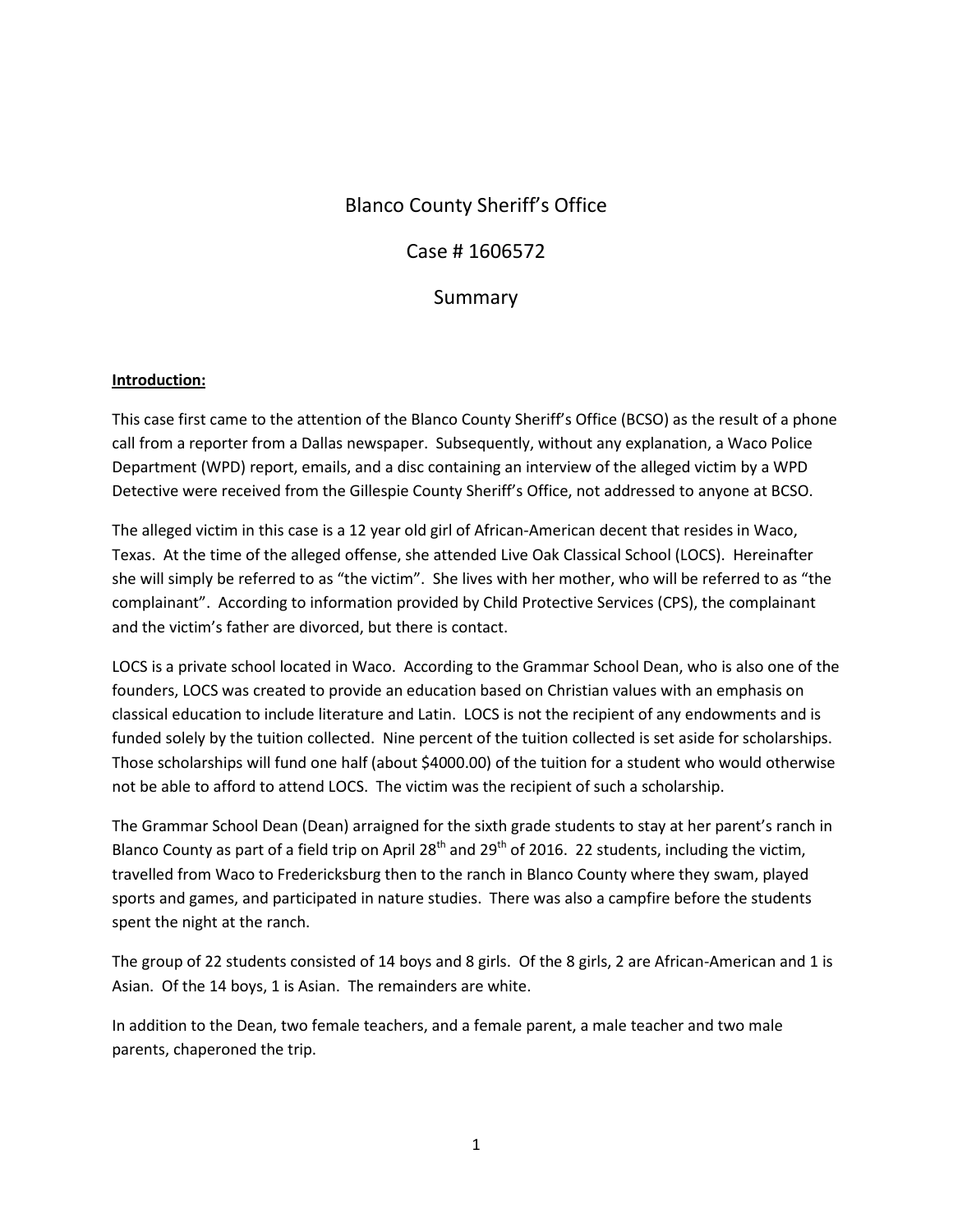In reviewing the initial report from WPD, there was no allegation that the victim's injury had been inflicted intentionally. The victim reported that she did not know what other children were nearby or may have seen what had happened. However, on May 16, 2016, when WPD Detective Kent interviewed the victim at the request of the Gillespie County Sheriff's Office, she stated that all the children were present, and named three boys as the ones she believed responsible. One of the boys she claimed had been bullying her at school. At this point the complainant had retained an attorney who had already announced intent to file a civil suit against LOCS and the ranch owner. It was also alleged by the attorney that the injury was the result of racially motivated attack.

While there was no evidence to support the allegations at that point, I suggested to my superiors and received approval to move forward with an investigation to determine if an offense had been committed, and if so, was it racially motivated.

At the ranch, one of the activities that the children engaged in was playing on a swing that hung from a tree. This tree was about halfway between the cabin where the boys stayed and the creek, and was visible from the house. The swing is round with a seat that is woven straps. The swing has ropes that rise up and attach to a ring. There is a rope that extends from that ring up to a branch on the tree.

An additional rope was attached to the seat, and that rope is used to pull the swing. Photos of the swing and surrounding area were taken and are included as exhibits in the case file.

It was at this swing that the injury is alleged to and believed to have been received by the victim.

#### **Investigation:**

After reviewing the WPD report and interview, I and Cpl. Acosta went to the ranch and met with the ranch owner. He was very cooperative, even providing us with the gate code. We photographed the swing and immediate area. I also prepared a diagram for use during interviews.

We pulled the rope from the swing toward the water as the owner described how the children had done. I did discover that if I pulled the swing back as far as I could, then did not let go until it pulled back away, the end of the rope would snap or whip away from me. I had Cpl. Acosta stand where the victim had indicated she was when injured. Even without the force that would be added by having a child in the swing, the rope whipped with enough force to cause a rope burn to Cpl. Acosta's neck, as it hit him.

The white rope used to pull the swing is a flexible nylon rope, much like a ski rope. I was unable to cause it to loop over Cpl. Acosta's neck while holding on to it, regardless of whether the swing was in motion. When I got within about eight feet I could get it over him, but could not manipulate it in such a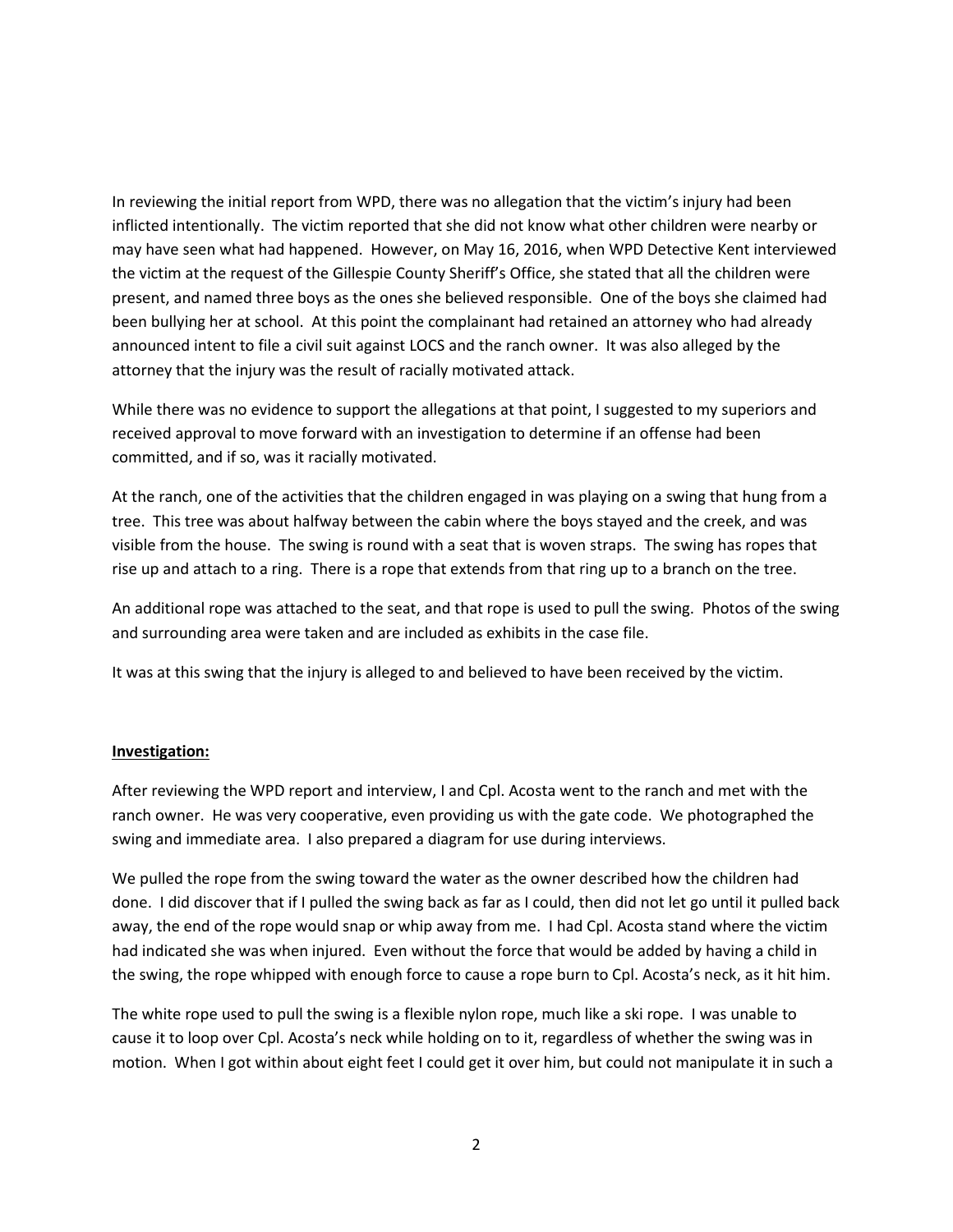way as to make it stay around his neck. The rope was very different in size than had been described by the victim during her interview with Det. Kent.

Over the next weeks, the children and chaperones were interviewed. I conducted most of the interview and Cpl. Acosta conducted some. CPS Special Investigator Ida Parmer attended most of the interviews. When the children were interviewed a parent was allowed to be present. Attorneys were not allowed to observe interviews.

One female chaperone and her two sons were travelling and were not interviewed. I did speak with her by telephone and she advised that when the victim was injured, her and her sons were at the house and had no knowledge of how the injury had occurred. A male child was out of the country and is not expected to return until sometime in August. Several of the others interviewed placed him in another area during the time the victim was injured.

#### Victim Interview**:**

The victim was the first child to be interviewed. She explained that she was the most normal child at the school and characterized the others as "Special Needs". She stated that all of the other children, except two of the girls, are bullies. She characterized being bullied as being called "weird", boys making noises at her, being pushed, and having the advice she gives others turned back on her.

I asked the victim if she believed she had ever been treated differently at LOCS because of her race and she replied, "No". She also told me that she had never heard anyone at LOCS use any racial slurs.

The victim described to me how she had been playing with the others at the swing by helping to pull on the white rope. She identified the rope in the photos I took as the same rope, even though it was very different than what she had described to Det. Kent.

She stated that she had stopped pulling and was just watching when the rope somehow went around her neck, pulled tight from both end, pulled her toward the swing and down. She said she felt it go all the way around her neck.

I had her demonstrate on a doll with a rope how the rope had gone around her neck. She showed me the rope going around her neck twice. I confirmed with her that it went around twice, because in her interview with Det. Kent, she indicated once. She then demonstrated for me how she removed the rope.

In the interview with Det. Kent, the victim stated that the rope had pulled tight and dragged her about one inch.

She claimed that none of the other children attempted to assist her.

She indicated that she was treated by a physician who was one of the chaperones on the trip.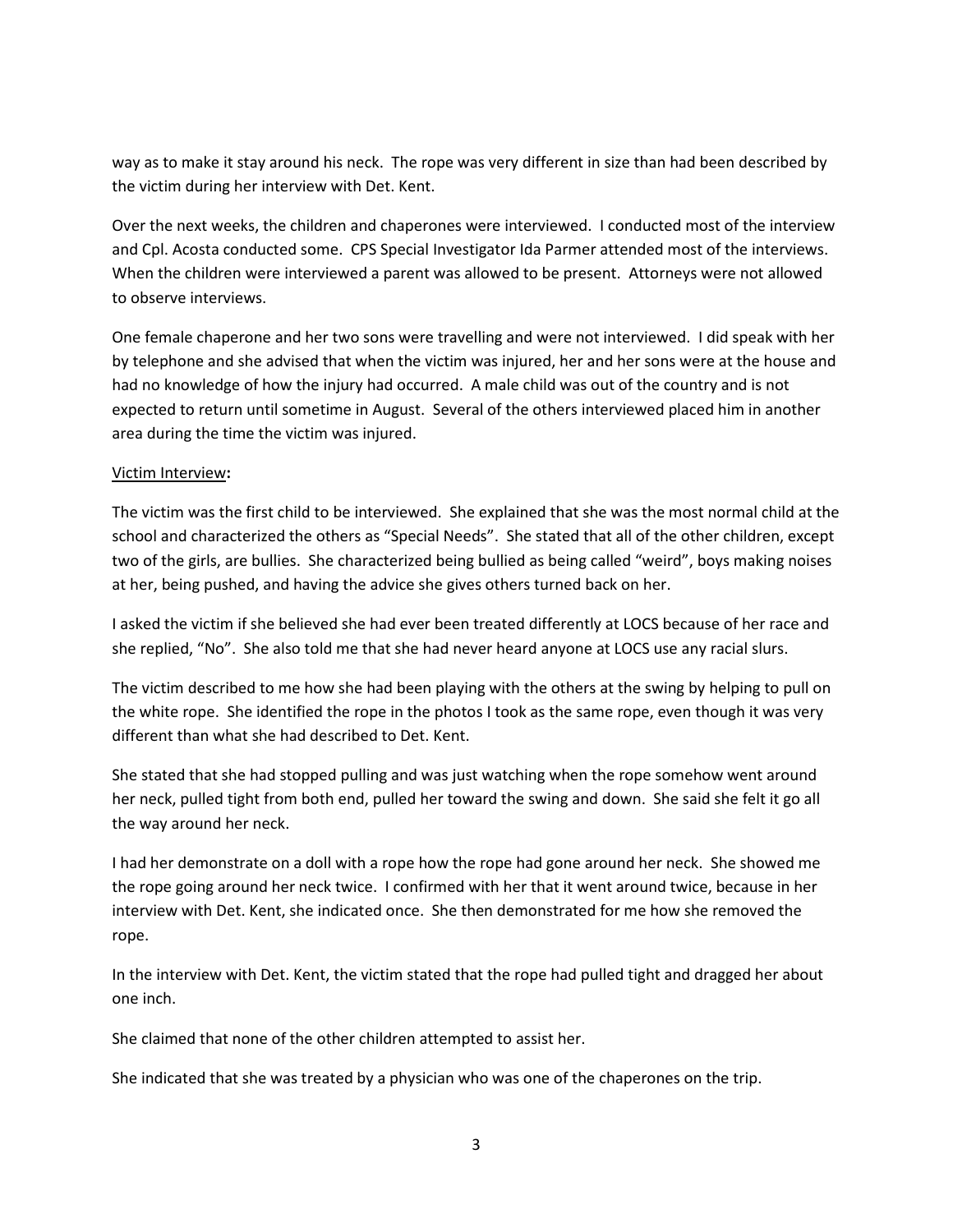### Interview of LOCS Dean**:**

During the interview of the Dean, I was advised that as a private school, LOCS does not get funding for special education programs. Therefore LOCS has no "Special Needs" students, as they do not have the resources to provide adequate services to those students.

The Dean advised me that the victim has been a good student, but did recently get caught cheating on a test. She said the victim has struggled with some topics, but works hard on her assignments.

She mentioned the one email she received from the complainant alleging bullying and how she had looked into it and addressed it.

She also told me of concerns she and the teachers had about the victim's social skills and how they had met with the complainant to offer some information and recommendations. When she followed up with the complainant, she learned that the complainant had disregarded their recommendations and did not seek the assistance they had suggested.

#### Interviews of other witnesses**:**

During the course of interviewing the other children and adults on the trip the following noteworthy items were discovered.

- While swimming, the victim wore a life jacket, but no one teased her.
- Most of the children like the victim and have tried to include her in activities.
- No one interviewed has ever heard anyone at LOCS use a racial slur or engage in any racially biased act.
- One student reported hearing the victim decline an offer from the Dean to call her mom after the injury.
- Several children claimed to have gotten rope burns.
- Multiple students tried to assist the victim when she was injured.

During the interviews, only three children reported seeing the injury happen, and their accounts differ.

One boy who had been pulling the rope stated that the victim was walking across the area as someone picked up the rope to start pulling the swing again. This "clotheslined" the victim, causing the rope burn.

Another boy who had been pulling the rope stated that the victim was helping to pull the rope. She hesitated when it was time to let go. This caused her to be pulled toward the swing. When she let go of the rope, the end whipped around and hit her neck.

A girl, who was likely the closest to the victim, stated that the victim was pulling the rope and hesitated letting go. This pulled the victim toward the swing and she fell. As she fell, the rope went across her neck as it was pulling back toward the swing.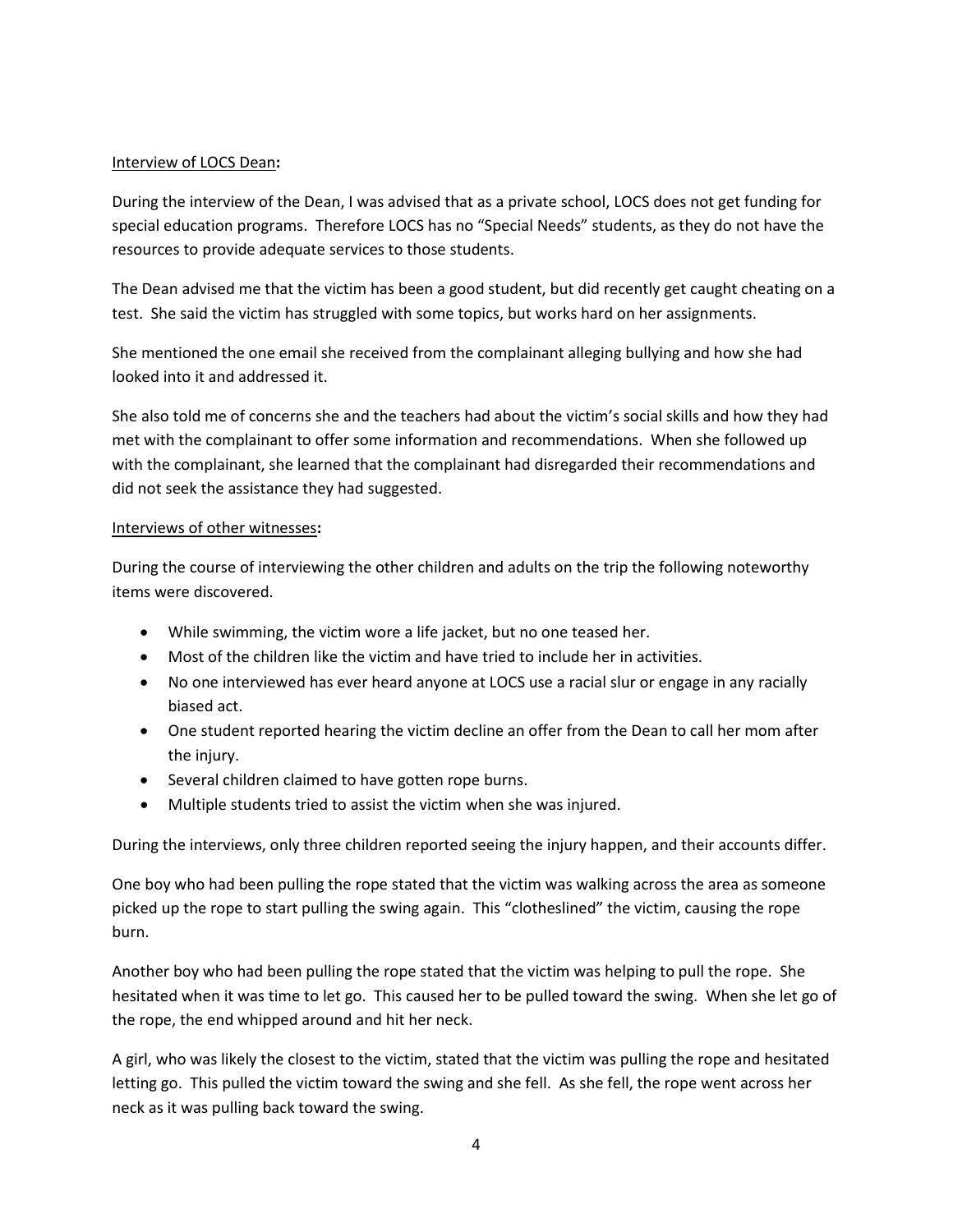Other students reported seeing the victim on the ground, but the rope was not around her neck.

One child and one adult stated that shortly after the victim was injured, while eating dinner, they asked what happened. The victim responded, "The rope went across my neck". The adult stated that she asked again the next day and got the same response. The adult also showed how the victim demonstrated how she had been holding the rope over her shoulder to pull it.

I interviewed the physician who was on the trip and tended to the victim's injury. He is licensed in good standing with the Texas State Board of Medical Examiners, with no disciplinary history. He has about twenty years of experience as a doctor, currently practicing family medicine in Waco.

He described the injury as a first degree friction burn. He stated that there was no petechiae present. He suggested that an anti-biotic ointment be applied to establish a barrier, and Motrin be given for any pain. When anti-biotic ointment was not readily available, Vaseline was applied. He did follow up with the victim a little later in the evening, who told him she was much better. This physician stated that in his opinion, if the rope had pulled tight around the victim's neck, petechiae would have been present.

He had taken many photos during the trip, which he forwarded to me. One included the victim at the campfire that evening and the recent injury is visible.

There were inconsistencies in the some of the interviews of the other children and the victim. The victim stated that all the children were at the swing when she was injured. Most of the other reported that all the children were never at the swing at the same time. Very few came up with the same list of names of who was present when the victim was injured.

The victim reported the opposite sleeping quarters than everyone else interviewed.

### Review of Reports and Records**:**

There are inconsistencies in the victim's account of the events.

- At the ranch she states the rope went across her neck.
- At ER and WPD interview she says rope went around neck.
- BCSO interview, she says rope went around neck twice.
- At ER she tells WPD she does not know who was around.
- WPD interview she names suspects.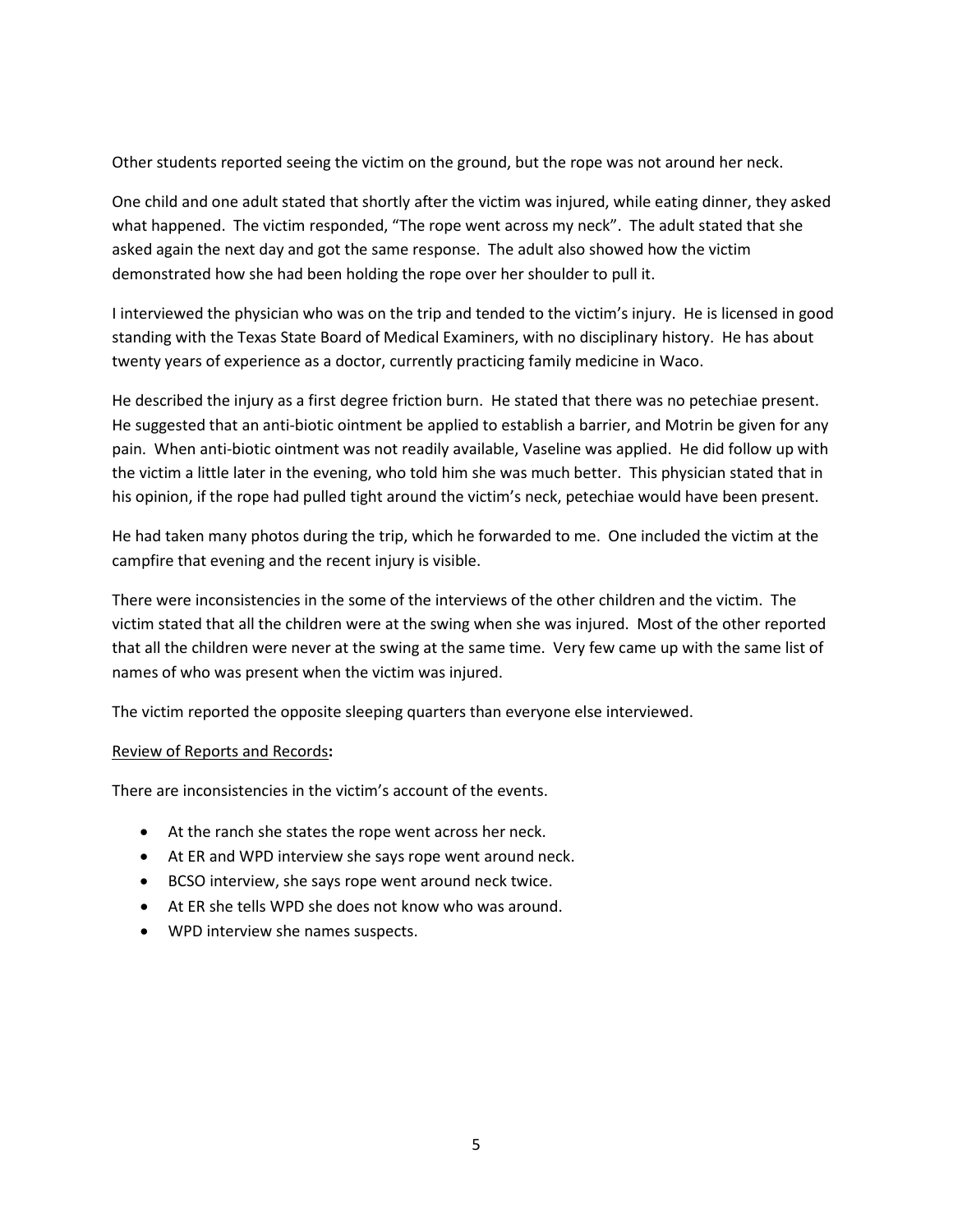There are discrepancies in the victims account and the accounts by the witnesses.

- The victim and one witness say the rope went around her neck. That witness was one of the furthest away.
- Multiple other witnesses saw the victim on the ground, but the rope was not around her neck. (She said she took it off after getting up)
- The victim claims no one tried to help her. Other witnesses state that several others tried to help her.

The records received from Providence Hospital relative to this incident were reviewed. In summary they indicate a superficial rope burn that extends from the 1 o'clock to the 11 o'clock position on the victims neck. An anti-biotic ointment and Motrin were prescribed. Other than being a prescription medication, this was the same treatment suggested by the physician at the ranch.

The report by the WPD Crime Scene Investigator that arrived to take photos described the injury and made note that there was no petechiae present.

To insure that this case was reviewed by an impartial physician, I requested the assistance of a Pediatric Trauma expert with Dell Children's Hospital in Austin. I have worked with this doctor before on child abuse cases and knew that she would scrutinize the case carefully.

She reviewed the records, photographs, cps information and the details I provided about the different witness accounts. She opinioned that the absence of petechiae indicated that the rope never pulled tight, as compression would have caused petechiae.

### **Conclusion:**

In the beginning of this investigation there was no evidence of any criminal act or intention to harm this victim. After interviewing almost every person that was at the ranch, and certainly every person believed to have been at the swing when the victim was injured, there still is no evidence.

The injury the victim received was classified by three different physicians as a minor or superficial rope burn. The lack of bruising or other evidence of damage beneath the skin and the length of the rope burn, more support the accounts of the witnesses than that of the victim. In fact, the victim's account of the rope pulling tight and her being dragged one inch, is likely disproven by the evidence.

The victim's story seems to have evolved some, but no evidence was revealed that indicates that this was more than an accident.

As to the allegation, by the attorney, that this injury was the result of a racially motivated attack, there was no evidence found of any racially motivated act toward this victim by anyone at or associated with LOCS. This was even supported by the victim's statement.